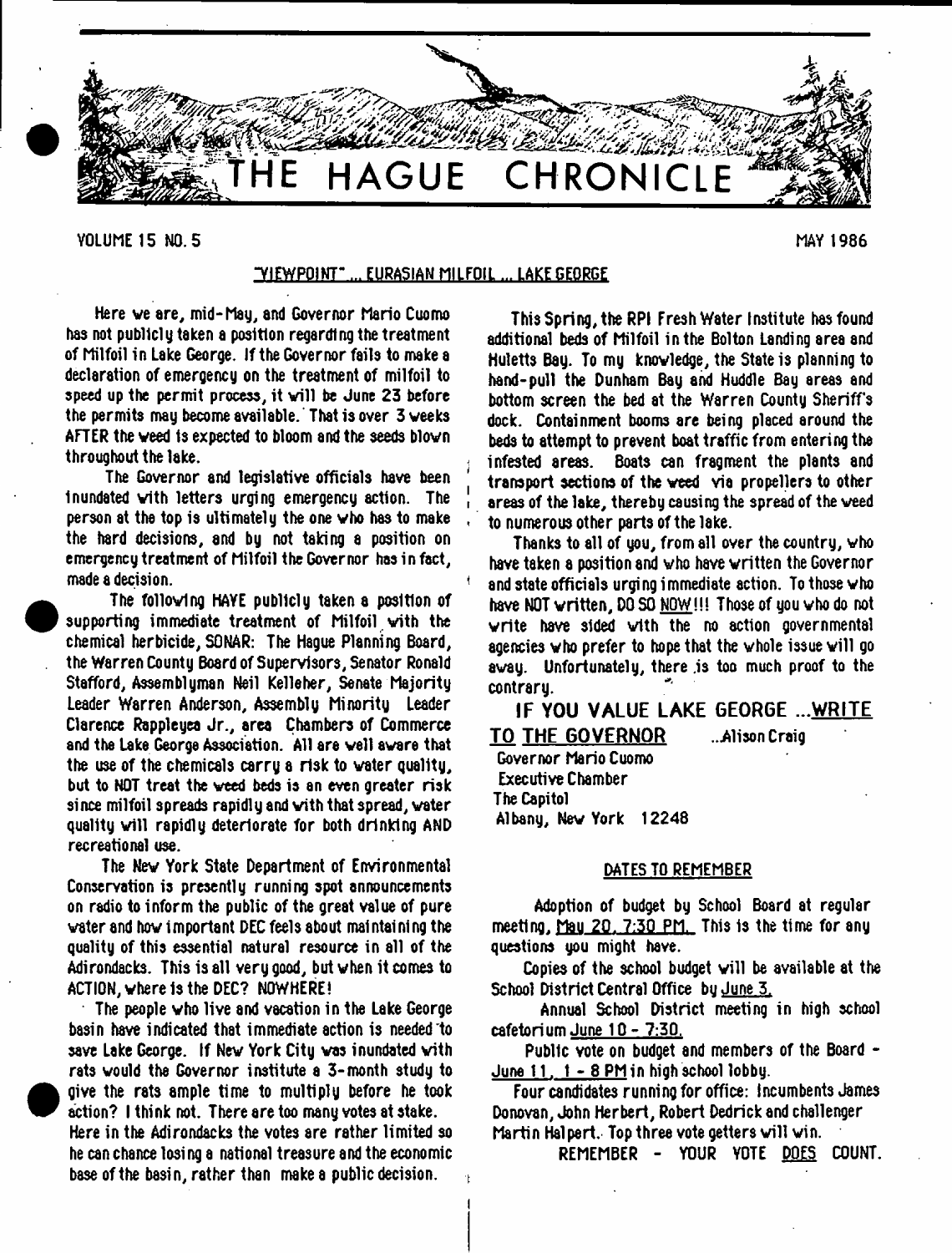#### POST OFFICE BOXES AVAILABLE THOMAS JAMES - Profile

Post Office boxes at the Hague Post Office are available for rent at very nominal fees starting at \$2.50 for six months.

Summer residents not nov receiving mail delivery in Hague or receiving their mail through another's mailing address are urged to take advantage of this service.

For more information please call 543-6333 or come to the Post Office.

#### HAGUE SANITARY LANDFILL HOURS

As of June  $1$ , the landfill hours will be as follows: 6 days a veek (Sun, Mon,Tuea, Wed, Fri,Sat)9AM - 5 PM. CLOSED ALL DAY THURSDAYS.

#### HAGUE SENIOR CITIZENS CLUB

A reminder to those people at April luncheon who were interested in going to the Bolton Landing nutrition site for lunch prior to our May 27 (Tuesday) meeting. We will meet at the Baptist church parking lot at 11:30 a.m. and carpool to Bolton. After lunch we will return to the Town Hall for our regular monthly meeting at 1:30 pm. Reservations must be made at least a day ahead. Please call me, G. Lindquist, at 543-6095 no later than 12 pm on Monday, May 26.

Our April luncheon vas a great success and ve are looking forward to our trip on June 3 to Hildene, the home of Todd Linbcoln In Manchester, YT. Additional details at our regular May 27 meeting. Anyone over 55 is welcome, but must sign up with Diane at 543-6161 no later than June 2. We will meet at  $\theta$  a.m. in the parking lot of the Hague Baptist Church and plan to be back about 4 p.m...GL

#### PRE-LICENSING DRIVER SAFETY EDUCATION

There will be a 3-hour pre-licensing driver safety education course on Thursday, May 22, 1986 in Room 304, Ticonderoga High School from 6:30 pm to 9:30 pm. The course is offered to fulfill the Commissioner of Motor Vehicles regulations for those who are applying for their Nev York State drivers' license.

#### *\*\*\*\*\*\*\*\*\*\*\*\*\*\*\*\*\*\*\*\*\*\*\*\*\**

Form good habits. They are as hard to break as bad ones.

The chairman who heads our Zoning Board of Appeals is a bachelor with a degree from Buffalo State and a master's degree from George Washington University. His name is Tom James and he is the owner of Prop and Sail Marina and the Silver Bay Guideboat and Canoe Company, established in 1977.

He became chairman of ZBA in the latter part of 1985. He Is a loquacious man given to detail and when a decision is made by that board one can be assured the chairman has presented his position thoroughly. This attention to detail vas acquired in his 22 years in the Air Force where he served some of the time at the Pentagon. His additional involvement with town committees has been as president of the Chamber of Commerce and the Winter Carnival Committee...GL

#### HAGUE FIRE DEPARTMENT

Ambulance - 8 runs 379 miles 51 man hours

Fires 2

## Next Fire Department meeting is on June 2 at 8 PM!!! TO ALL FIRE MEMBERS

There will be an  $18$  hour pump operating course starting May 21 at 7:30 PM at the Hague Fire House. For more information please call Paul Davis, Fire Chief, at 543-6366 or John Breltenbach, President, at 543-6484..Joanne Stormer

#### VIEWPOINT

In response to last month's VIEWPOINT, we received the following comment, excerpted from a letter of April 25 from E. R. Ferguson, Jr.:

"...For vhat it is worth I think that the time has come for Hague to have some kind of resident police protection, particularly during summer months, but preferably on a year round basis. The argument is advanced that 'it costs too much.' We certainly pay enough in taxes to have this considered an essential service...."

We appreciate the comments from our readers and would like to hear from more of you..djh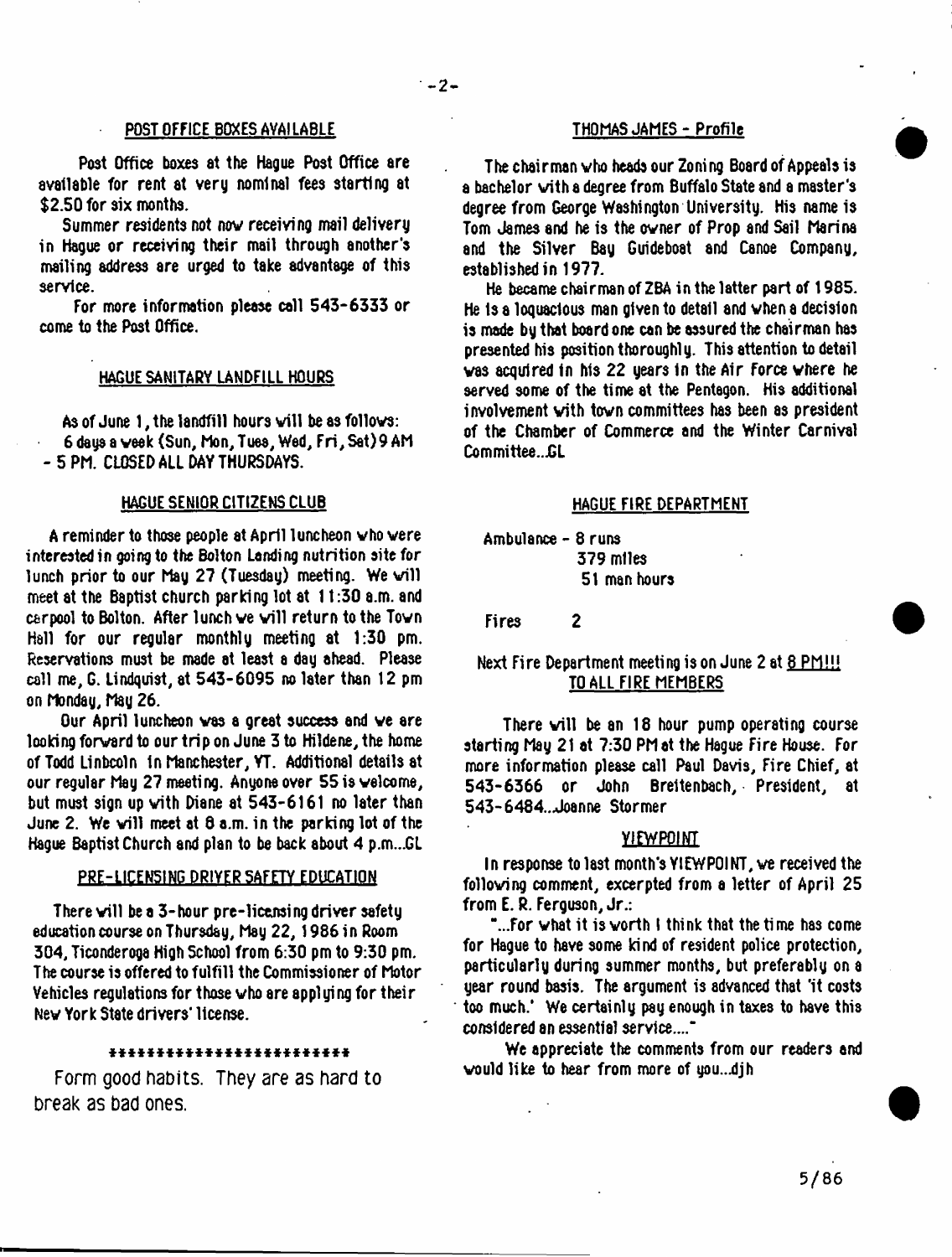#### TOWH BOARD MEETING - Mau 13

A \$25 bid vas accepted from Mr. & Mrs. B. Clark for the slide removed from the town park. Bids were received for a 1986 or \*87 truck and a nev dump body vith plow equipment and material type spreader. No decisions made.

Mr. Robert Kateman presented his plans for Locust Inn property to the board when Dick Bolton, Supervisor opened the regular meeting. Question is whether proposed townhouses are included in Hague's moratorium. Answer forthcoming after discussion by town Attorney John Silvestri with Attorney Krogman, . our lawyer for the moratorium.

Laura Meade read letter signed by a number of residents opposing Hague's support for Horicon town in their fight to change Pharoah Lake wildlife APA designation from Wilderness to Wild Forest.

Ticonderoga village, in a letter, supports Hague's possible feasibility study for tie-in with their sewer system. Mr. Kestner of Kestner Engineers has been invited to the June 6 meeting to discuss this or possible alternatives.

A number of landfill violations have been corrected.

A "Property Acquisition Committee" has been created to review the Beachside Motel property. Chaired by Martin Fitzgerald, Dan Belden, Dave Martucci, Dick Frasier and Dick Bolton complete the group. Public hearings on this acquisition have been scheduled for June 17 and July 1 with the public vote scheduled for July 7. Three resolutions were passed to allow for legal procedures to be settled. Cost of purchase is \$300,000.

Res. \*7: Gives Dick Bolton permission to represent Hague in purchase of said property from Linda and Michael Coffin, owners.

 $Res.$  #8: Procedure mechanism for setting up special election.

Res. \*9: Financing of purchase.

Voters who are registered in Hague and have resided here for 30 days will be allowed to vote.

Mrs. DeSantis, representing the cable company brought us up to date on the purchase of Classic Cable by Cable Vision and its effect on Hague. Service should be good and the people of West Hague Road and Forest Bay will be pleased to know that the paperwork is already being processed for extensions in both areas.

Four public hearings will be held on May 17 at 6:30 PM . One deals with the Cable transfer and the otner three vith holding tank requests.

Two plaques have been ordered - one for deceased firemen, the other for deceassd war veterans...GL

## ZONING BOARD OF APPEALS - April 24

The removal of a condition prohibiting the installation of a toilet and shower facility in a garage built under an earlier variance, was requested at this meeting by Art Steitz. He vas referred back to the Planning Board for a site plan review which would research the impact of such facilities on his sewage system.

Dr. Michael Shuhler requested interpretation regarding the sub-division approved in 1978. He felt there was an implied variance concerning the required 50 ft. setback requirement from Hague Brook. John Silvestri, town attorney, advised the board that the moratorium prohibits the ZBA from entertaining any questions regarding subdivisions.

Mr. Foster discussed the James Ward property permit to replace the marine supply building removed without a demolition permit. He will grant a permit since a structure had existed...GL

#### PLANNING BOARD - 5/1/86

Approval wa3 granted to Steve Bevins for two minor subdivision following a public hearing.

June 5 vas set as the date for William Harter's minor 2-lot subdivision.

Ward's Marina vas cited by ttie Warren County building inspector for demolishing a building without a demolition permit and for the construction of a deck without a permit. A fine of \$50 per week was imposed for each week that the deck remains.

The Planning Board recommended approval of Art Steitz' request to replace a septic system with a holding tank and connect waste water from his storage building to the holding tank, provided that the storage unit cannot be rented.

Fred LaPann is to discuss with Dick Bolton plans to have junk cars removed from all areas of the Town of Hague.

The Board is requesting a legal opinion concerning the proposed plans of Robert Kateman to build townhouses on the Locust Inn property rather than individual homes as was originally proposed in the granting of the existing subdivision plat plan. Altering the approved plan while the moratorium is in effect is the question that must be determined through legal cousel. If the eight unit town house is deemed proper under the moratorium, a site plan review must be conducted and a public hearing held at the June 5 meeting..AC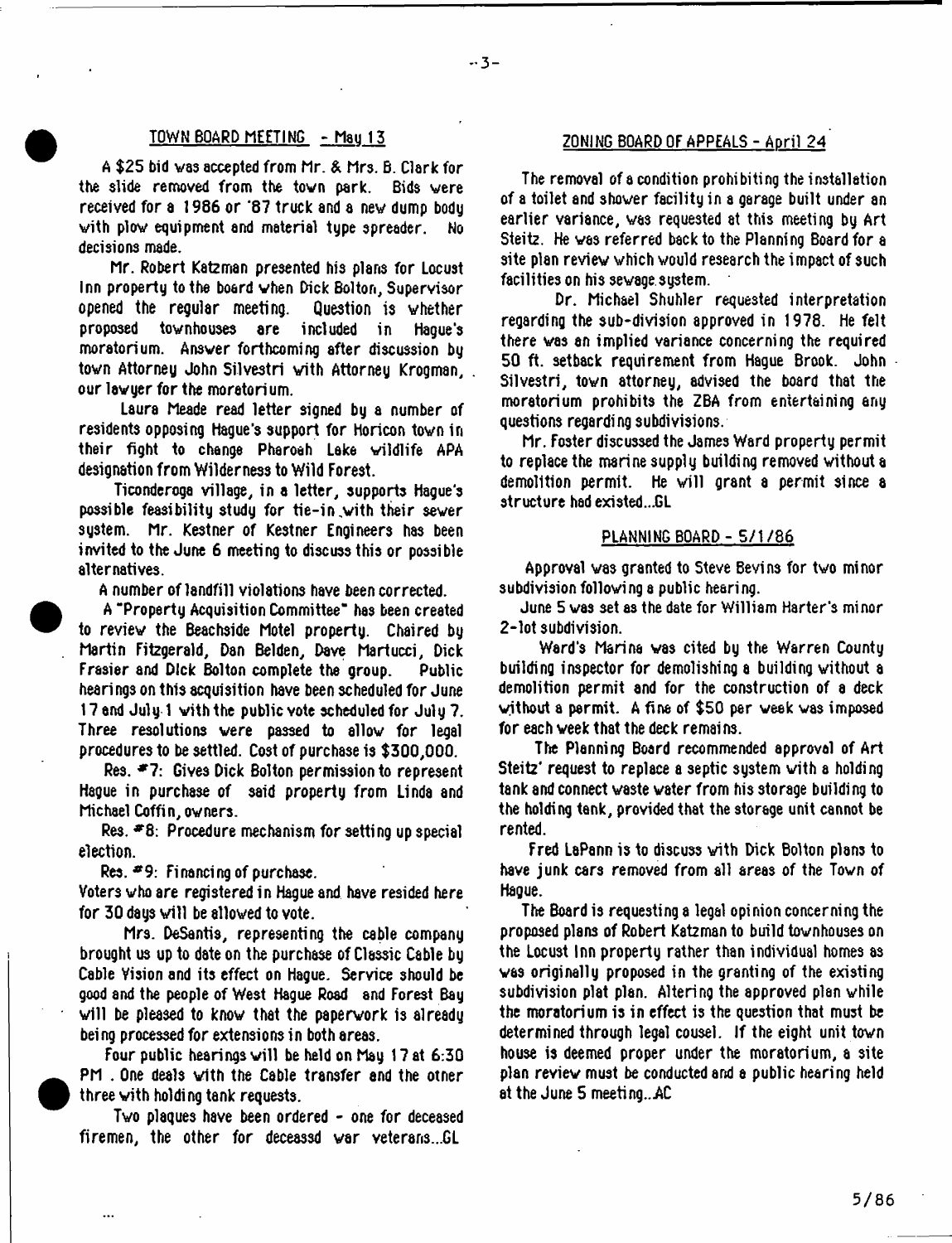#### HAGUE TOWN COURT

\$998.00 was collected by Judge Ken Vaw during the month of April. A large portion of this vas for fines for illegal fishing (smelt, in particular!) Court sessions are held in the Town Hall each Wednesday at 1 PM presided over by Judge Kenneth Yaw.

#### BUYING A HOME: WHAT'S INVOLVED

DATE: Mau 21

TIME: 7-9 PM

PLACE: Adirondack Community College, Dearlove Bldg, Miller Auditorium

TOPICS: How to Inspect a house before buying

Mortgages - learn about which mortgage is best for you

Getting the most from your real estate agent. For more information contact Maryellen Seaman, Cooperative Ext. Office 623-3291 or 668-4881

#### CULTURE IN THE AREA

Bill Smith will present a program of traditional North Country storytelling and music on Wednesday, May 21 from 7 - 8:30 pm in the Crandall Library auditorium.

Lake George Opera Festival is celebrating its 25th year with productions of "Die Fledermaus", "Carousel", and "Tosca".' For schedule contact L.G. Opera Festival, PO Box 425, Glens Falls, NY 12801

Lake George Dinner Theatre. Smorgasbord dinner and the theatre at Holiday Inn in Lake George Village. For schedule contact LG Dinner Theatre, Holiday Inn, Rt 9, Lake George, NY 12845.

And lest you forget - THE TICONDEROGA FESTIVAL GUILD puts on summer weekly concerts for the area on the green in Ticonderoga. Much more about this later.

THE ASSEMBLY STANDING COMMITTEE ON ENVIRONMENTAL CONSERVATION is holding a public hearing on May 23, 1986 at 2 p.m. in the Tavern Trolly Room of the Fort William Henry Motor Inn in Lake George. Maurice D. Hinchey, Chairman, Committee on Environments1 Conservation will conduct the hearing. Those interested in testifying at the hearing may obtain a form at the Town Hall. Anyone interested in the future of the Lake George Basin should plan to attend if possible.

PUBLIC HEARINGS ON THE MILFOIL PROBLEM will be held on May 29 in the Lake George Town Hall at 2 PM and 7PM. WE URGE YOU TO ATTEND.

#### WILLY C'3 APRIL/MAY WEATHER NOTES

April vas an interesting month. As reported the ice went out by the first and the snow was gone soon<br>after with no serious flooding. The lowest after with no serious flooding. temperature vas 28 degrees on the 5th. However, on April 15 the temperature went down to 31-1/2 degrees. Nothing spectacular about that, but the lake was so calm that night that about 65% of the surface glazed over vith ice. It vas thick enough by morning so the gulls could stand on it, and stand on it they did. The highest temperature was 81 degrees F on the 29th. Top wind gust for the month vas 48 MPH on the 23d. It blew in the high thirties all day. Total rainfall for the month vas 1.9 inches, on the light side.

We gained another one hour and sixteen minutes of daylight in April for a total of five hours and twenty five minutes since those short days last December.

May has been dry. Haven't really had rain since April 29 when we only had a quarter inch. Total for May so far is about .18 inches. We have had showers on seven days, but nothing measurable. We did have some grand spring snow showers Saturday, May 3, to greet some of the early season summer residents. They said they were "thrilled." Along with it being dry ve have had a lot of wind. Through May 12 we have had five days with wind speeds exceeding 30 MPH and another five days above 20 MPH mostly from the northeast, so the woods have really dried out. Water temperature at the two foot level May 13 was 49 degrees, air temperature 59 degrees at 10:25 AM. The shad blow has come and gone. The hard woods are beginning to leaf out and the mountains are coming alive with that wonderful spring green that ve so much look forward to. --Enjoy.

#### \*\*\*\*\*\*\*\*\*\*\*\*\*\*\*\*

A special one page (2 sides) edition of the Hague Chronicle vas published on May 5 and sent to most of our out of town readers, except for those who live in the area or in the Albany area. (We figured you already were informed about the MILFOIL problem.)  $\,$ As publisher, I don't know of anything that gave me greater satisfaction than to get so many copies of letters written to the governor. You are all terrific! Thanks to our editor, Mig Broderick, who planted the seed and Alison Craig who did the writing. We hope the governor will realize how very much we care about our lake...djh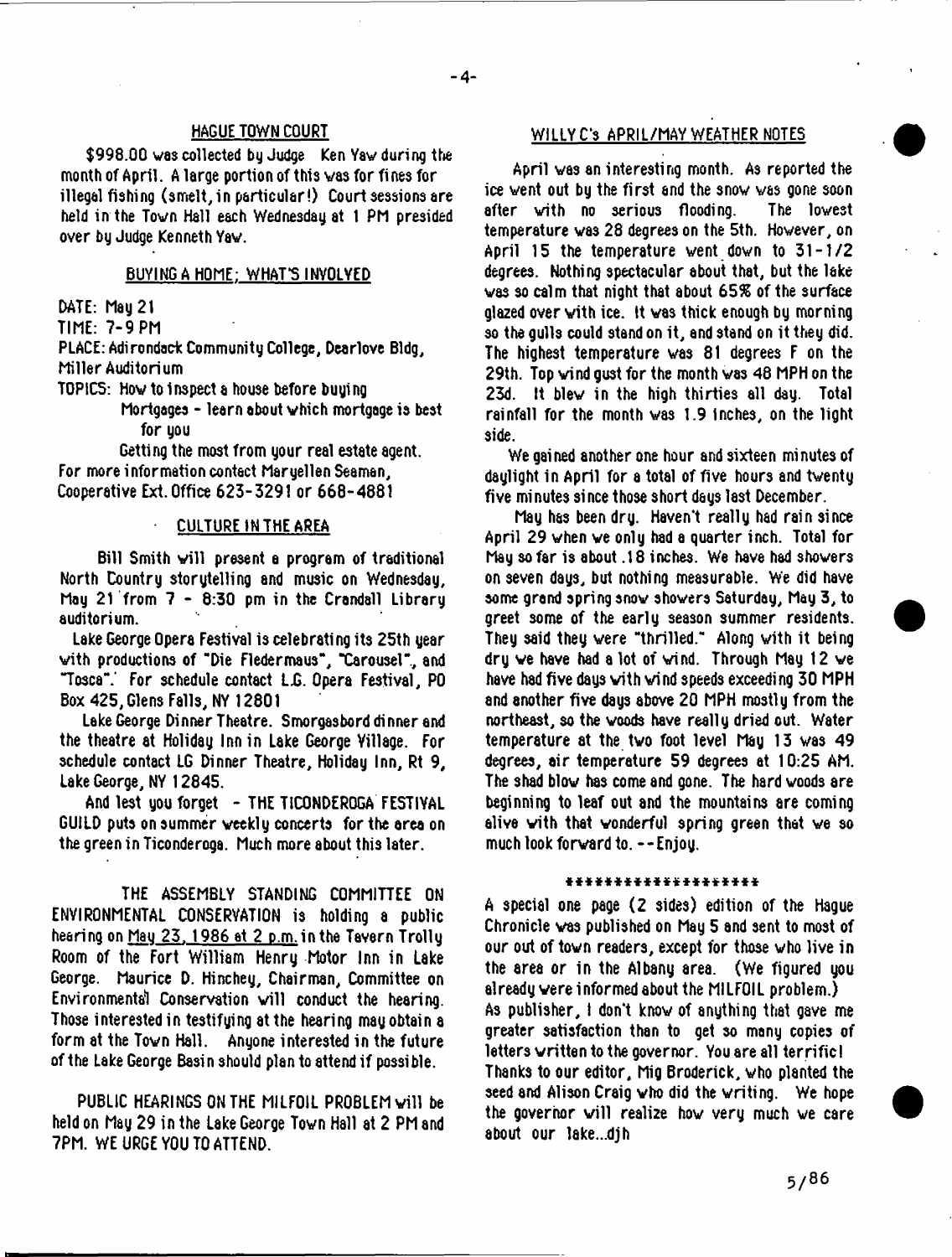The hoses Ludington Hospital Board of Directors made two very important announcements effective May 1. They signed a consultant agreement vith the Vermont Medical center and named Margaret Warden nev administrator of the hospital to replace Thomas Moffett. Moffett will continue to serve the hospital as consultant. His main assignment will be to serve as liaison between the Medical. Center of Vermont In Burlington and Moses Ludington In Ticonderoga. According to both Ticonderoga and Vermont facilities Moses Ludinaton will still maintain its autonomy. What Ticonderoga has done is to tap into the Medical Center's vast financial, marketing, and public relation resources.

President of the Board, Dr. Peter Cook, said (from Mike Connery, TIMES OF TI, May 6) "In the changing health care environment, relationships vith other health care providers are essential to assure integrated, efficient services for our area. The agreement establishes a closer link vith the Burlington teaching hospital and provides an opportunity to explore other relationships in the areas of financial management, development of clinical services and shared services."

Mrs. Warden, former Assistant Administrator and Director of Nursing at Moses Ludington, told us, "We have the resources of  $2,500$  personnel behind us. They will be supplementing the high quality care that has existed in the community. This is important at a time vhen other hospitals are cutting back. With this arrangement we will be <u>developing</u> services for the community....MB

#### 7IS THE SEASON

Last month ve suggested to our readers if they knev of anyone vho needs a summer job, or anyone who needs an employee, to let us know. We will be listing these in the next issue. So far ve have three:

Pamela Clifton, a 1966 high school graduate would like a full time summer job. She is 16. Telephone 543-6501

Kelly Marcotte, aged 14, vould like to baby sit. Kelly has taken several courses and has experience. RD Box 122, Hague. TElephone: 585- 6110

Jennifer Henry, aged 14 1/2, vould like to baby sit parttime after June 10. Telephone 543-6633 Ed: PLEASE LET US HEAR FROM YOU BEFORE JUNE 10 IF YOU WISH TO BE LISTED.

#### CHANGES AT HOSES LUDINGTON HOSPITAL THE HILLS ARE ALIVE VITH THE SOUND OF MUSIC

 $-5 -$ 

This soon will be true with the opening of the Lake George Music Clinic. The clinic will be open to both youths and adults, vith Instruction in voice, guitar, keyboard and instrumental lessons, community choir, band and orchestra.

Chris and Yanetta Forth, the leaders, are both music educators in Texas. Chris holds a Bachelor of Music and Master of Music in Choral Conducting. He will teach voice and guitar and conduct the community choir. Yanetta has two Bachelor of Music degrees and will teach instrumental and Keyboard as veil as conduct the instrumental ensembles. The Music Clinic will extend from early June through August 10 and will be held in the Hague Baptist Church Annex. Music lessons will be held in the morning and the ensembles in the evening hours. Rates for the lessons will be  $$5.00$  per thirty minute lesson for school age students, and \$10.00 per thirty minute lesson for adults. No charge will be made for ensemble sessions although donations will be accepted to defray the cost of music.

Please bring your instrument, appropriate music and a music stand if possible. For more information or a pre-registration form, please contact: Chris and Yanetta Porth, Lake George Summer Music Clinic, 11413 Jim Ferriell, El Paso, TX 79936. As of June 6 their local phone number will be  $543-6629$ . Watch for further information!!!

#### AUTHOR WORKS WITH STUDENTS

Emily Cheney Neville, nationally knovn author of children's books and vlnner of the coveted Nevberry Avard for excellence in the field of children's literature has been visiting classes at both Middle and Elementary Schools to share her knowledge of writing books and having them published. She has worked vith many groups on the development of Ideas In writing and the structure a veil-written story might follov.

Many students have worked on pieces of descriptive writing for Mrs. Neville. Together they have analyzed student vriting to improve its quality.

Mrs. Neville has been working vith many Ticonderoga students through a grant from International Paper Company.

#### \*\*\*\*\*\*\*\*\*\*\*\*\*\*\*\*\*\*\*\*\*\*\*\*\*\*\*\*\*\*\*

One of the hardest things to give avay is love, because it keeps coming back.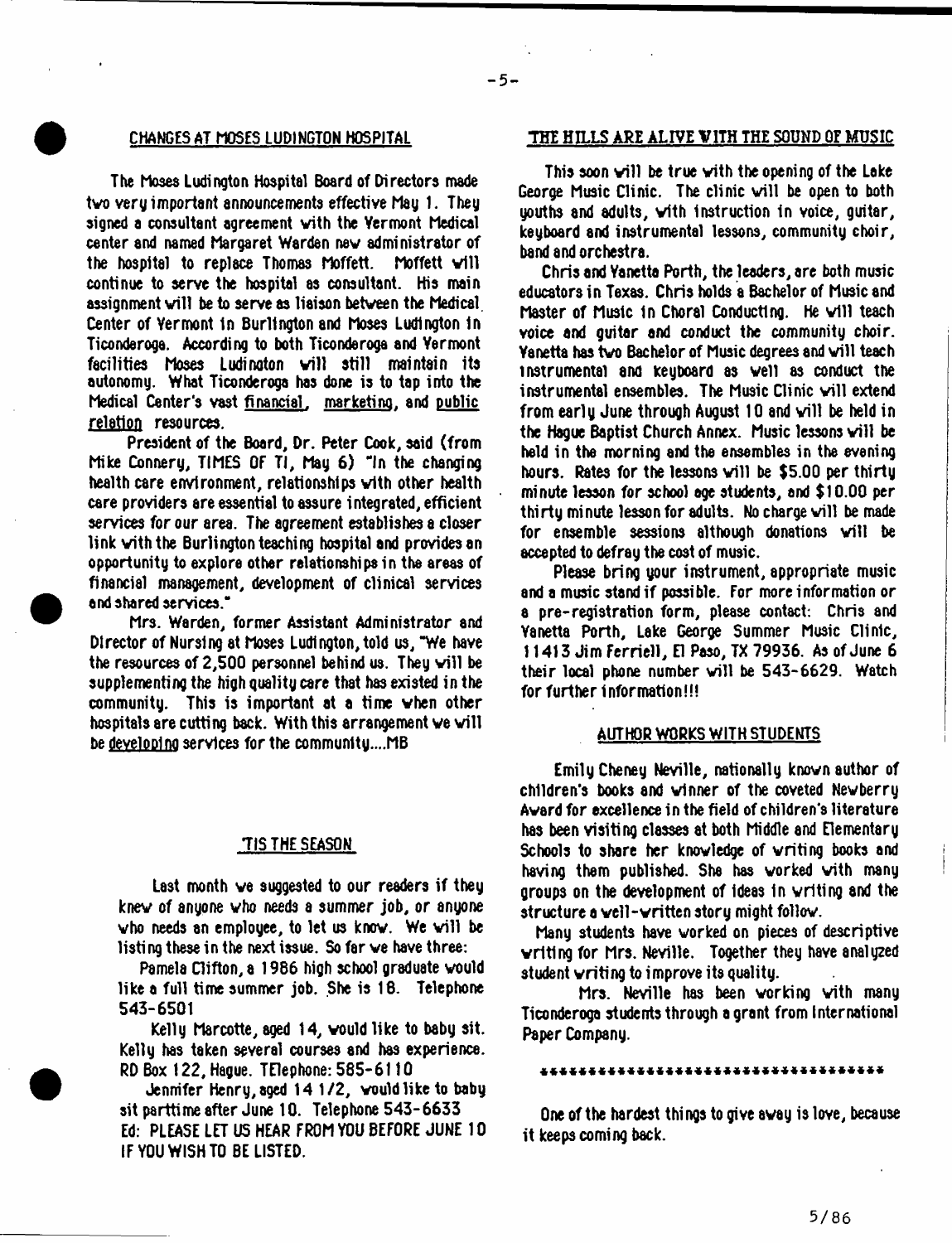#### DELARM LANDSCAPING

David DeLarm has returned to Hague and started a new business. He will be specializing in excavations, trucking, backhoe grading, etc. He will have readily available supplies of top soil, sand and gravel. Until June 1 he can be reached at 543-6663. After June 1, his telephone number is 543-6075.

## AMERICAN LEGION

The next regular meeting of Hague Post 1538, American Legion, will be held on Wednesday, June 4 at 7:30 PM at the Legion Home. Refreshments will be held folloving the the business meeting.

Memorial Day will be observed by the Post with services to be conducted at both local cemeteries; May Memorial at 10 AM, immediately foilloved by the observance at Haque Cemetery. services nev Commander A1 Hanley invites all members and the general public to the Legion Home for light refreshments.

On June 6th a delegation from Post 1538 will attend the annual Warren County American Legion convention to be held at Lake George Post.

Also, a reminder that American flags are still available at affordable prices. Call Ray Laundree or Bernie Clifton for prices...BAC

#### HAGUE HISTORICAL SOCIETY

The next meeting of the Hague Historical Society will be held on June 12 at 7:30 pm in the Hague Baptist Church Annex. Dessert will be served, followed by the business meeting. The speaker will be E. Gilbert Barker, a direct descendant of the Hammond family, founders of Hammondville. This mining tovn near Mineville was a bustling village of 2500 people in the 1800s. Today only the foundations and gravel roads remain.  $\cdot$  Mr. Barker will be shoving slides of the "tovn that vas."

This promises to be a very interesting program. The public is invited to attend....djh

#### REDNECK COUNTRY COOKIN'

REDNECK COUNTRY COOKIN' is a unique cookbook written vith humor, containing 100 recipes - Better Eating for Less. Billie Touchstone Signer, Graphite and Albany, is the author. This book is in its second printing.

"Musingson Measuring - A Glob - That's a heaping tablespoon. A Dab - Like a dab of butter, a heaping teasponful" Copies of these books are on display at the Hague Market...MB

#### L1FE GUARDS AND ATTENDANTS NEEDED

Applications for life guards and two park attendants are nov being taken by the Tovn of Hague. Applications must be filed at the Tovn Hall on or before June 2.

## DUCKS UNLIMITED. INC.

On May 28, 1986, at 7:00 pm local vaterfowlers and wildlife conservationists will meet at the Beachside Hotel on Route 9N in Hague. The purpose of the meeting is to establish a local chapter of Ducks Unlimited. This international organization is dedicated to the development, protection and enhancement of wetlands which are essential for the perpetuation of vaterfovl and other migratory birds. The public is invited to attend the short movie and slide presentation which will highlight the meeting.

According to Gary Will, the regional director for D.U. in Northern Nev York, "Ducks Unlimited is the largest vildlife conservation organization in the vorld in terms of devoting money towards vildlife restoration....\*\* To date, more than 350 species of vildlife have benefitted from this habitat management program. He continued by saying, "D.U. is expanding rapidly and in 1986 the organization, will begin to spend money here in New York, approximately \$60,000."

In concluding his remarks, Will noted the Ticonderoga and Glens Falls area has many vaterfowlers vho are concerned about vaterfovl and vaterfovling. Moreover, the area is in close proximity to several water impoundments and courses. Will hopes to visit vith as many people as possible while in the area to discuss the creation of a D.U. chapter.

#### BOB VIETOR - EDUCATOR-COACH-COUNSELOR

Bob Yietor, a long-time summer resident of Holman Hill, Hague, vas recently recognized by the Wardlaw-Hartridge School "as a valued colleague, friend, teacher, coach, and confidante of hundreds of students vho have passed through this school and vho have taken a piece of his love and wisdom with them." Yietor 1s the only person still at school to have taught under all three Wardlav and Wardlaw-Hartridge headmasters, having come to the school in 1951 after receiving his BS in Biological Sciences vith a minor in Physical Science from Rutgers University. He has taught chemistry, physics, biology, mathematics, history, Engll^p and Spanish; has coached varsity soccer, basketball, baseball and tennis, and has been an official in each sport.

Bob is really Wardlav-Hart ridge's own "Mr. Chips."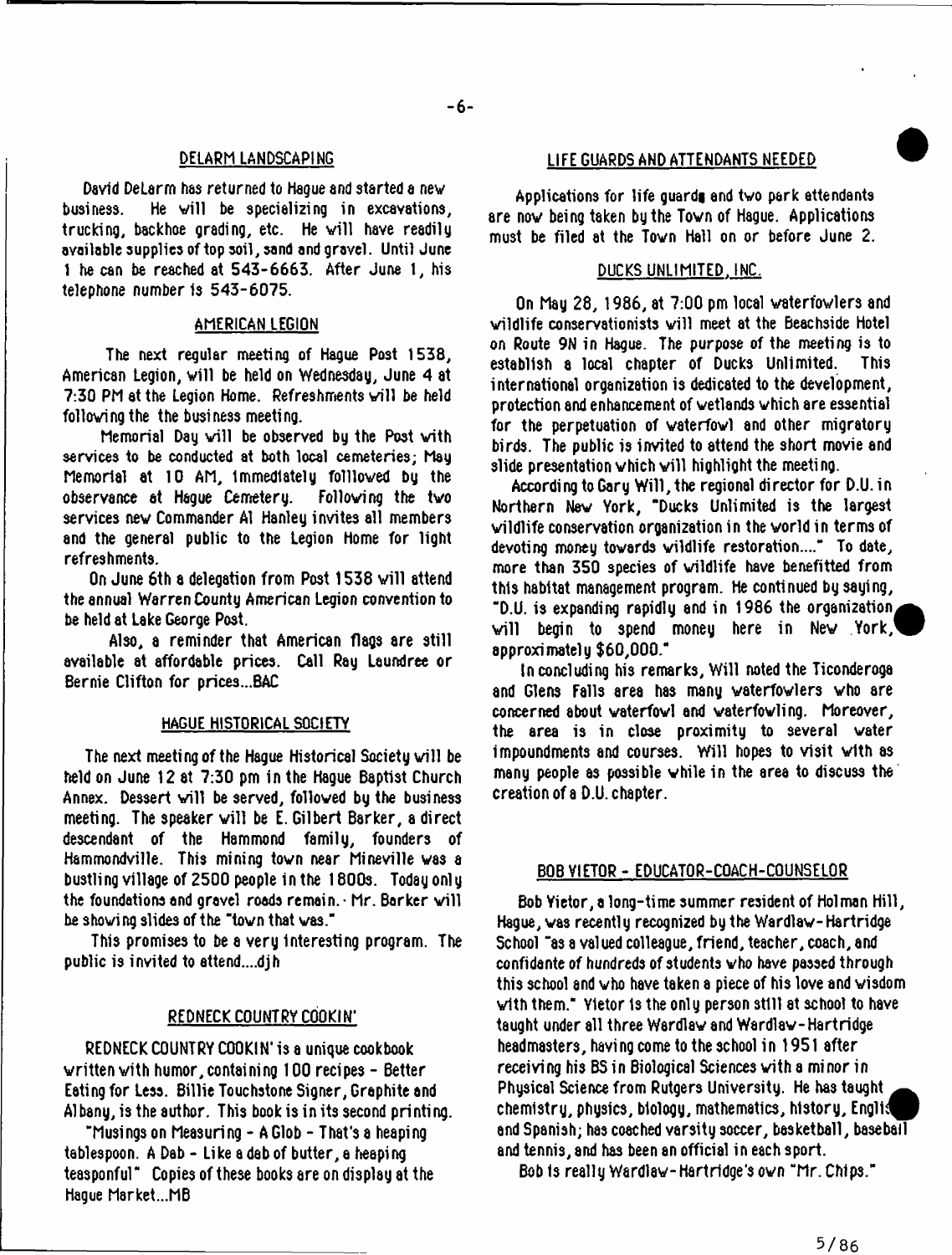# SQUNDINGS

- BORN Aoirl. Lauren Jouto Kathie and Allan Stone of Linden, NJ in Staten Island Hospital on April 19. Proud grandparents are Mr. & Mrs. Robert Kircher of Staten Island and Sabbath Day Point, NY.
- We have also been notified of the birth of a son, David to Mr. & Mrs. David Kircher about six months.ago. Double jou for the grandparents.
- BORN A bou. Alexander William. to Allan and Sail u (DeLarm) Baron In Stamford CT. Nancy DeLarm Fogvell is proud grandmother.
- BORN A bou. Codu Allen to Julie Perkins, Hague. Proud grandparents are Anne and A1 Perkins, Rt. 8.
- ENGAGED Terry, son of hr. & Mrs. Richard E. Bolton, Hague, to Lisa Tobin, daughter of Mr.& Mrs. Ernest Tobin, Ticonderoga. A September wedding is planned.
- DIED Edna W. Halleran, 83, In Stuart, FL on March 31, 1986. Mrs. Halleran vas a long-time summer resident of the Indian Kettles area (since 1943) Surviving are her husband, Eugene and.son Robert E., vho spends six months of the year at their home at Indian Kettles, and four grandchildren.
- DIED William Jordon, 62, on May 1, 1986 at Moses Ludington Hospital. He Is survived by Ms wife Gertrude, two daughters, a brother, three sisters and six grandchildren.
- DIED Helen K.Samascott, 71,on May 3,1986 in Albany Medical Center. Survivors include a son, John and a daughter Mary Harris, Hague, a brother and six grandchildren.

50th Wedding Anniversary - Mr. & Mrs. Adrian Wiltsie, Indian Kettles, celebrated their 50th anniversary on May 5. CONGRATULATIONS!!

RENEE LeROCK, daughter of Mr. & Mrs. Bill Butler, Decker Hill Road, and JANET ROSS, daughter of Mr. Mrs. Leo Ross, Graphite Road, were Inducted recently into the Black Watch Chapter of the National Honor Society in the Ticonderoga High School.

<sup>•</sup>

ERNEST C. BEVINS, son of Mrs. Dorothy Bevins, Hague, and a resident of Dexter, Ml, has been named Secondary Reading Teacher of the Year for the State of Michigan. This honor is given to the reading teacher in grades 7-12 vho has contributed greatly to the reading profession as 8 whole. He has been a teacher and department head for the past 16 years at Pioneer Middle School, Plumouth. He also is an instructor at Eastern Michigan University and an active participant in church and community activities.

The need for a common element for instruction in reading led Bevins to develop a special reading program, "Spiral." This has been implemented in all five of Plymouth-Canton's middle schools and 1n 1983 Bevins' program vas adopted by the Michigan Department of Education as an exemplary program.

BERNARD A. CLIFTON, son of Mr. & Mrs. Bernard A. Clifton, Hague, vas recently apppolnted as vice president of the Bank of Lake Placid, a division of Irving Trust, vith responsibilities in the lending area.

Mr. Clifton has been with the First Glen Bancorp, most recently 8S assistant vice president of the lending division of Keeseville National Bank. He currently resides in Morrisonville.

TIM STRUM, son of Mr. & Mrs. Norman Strum, Overbrook Drive, Hague, represented Geneva College in the NAIA Regional Golf Tournament in Erie, PA recently.

PAMELA CLIFTON, daughter of Bernard A. Clifton and granddaughter of Mr & Mrs. Bernard A. Clifotn, Hague, vas recently the recipient of a Regents Scholarship. She attends Morrisonville High School and will graduate m June.

DOUGLAS SHEARER recentlu graduated Cum Laude from C.W. Post Campus of Long Island University. Doug vas given an award for outstanding service to theTheater Department. He is the son of the late Mrs. Peggy Shearer, Hague.

#### HAGUE TIMES OF Tl CORRESPONDENT

Michelle Brunet, Shattuck Road, Hague, will be the correspondent for the TIMES OF Tl for the tovn of Hague. She will appreciate any news items that you might have. Call her evenings at  $543-8818$ . She will be covering all social and tovn events, including board meetings.

Your cooperation will be appreciated.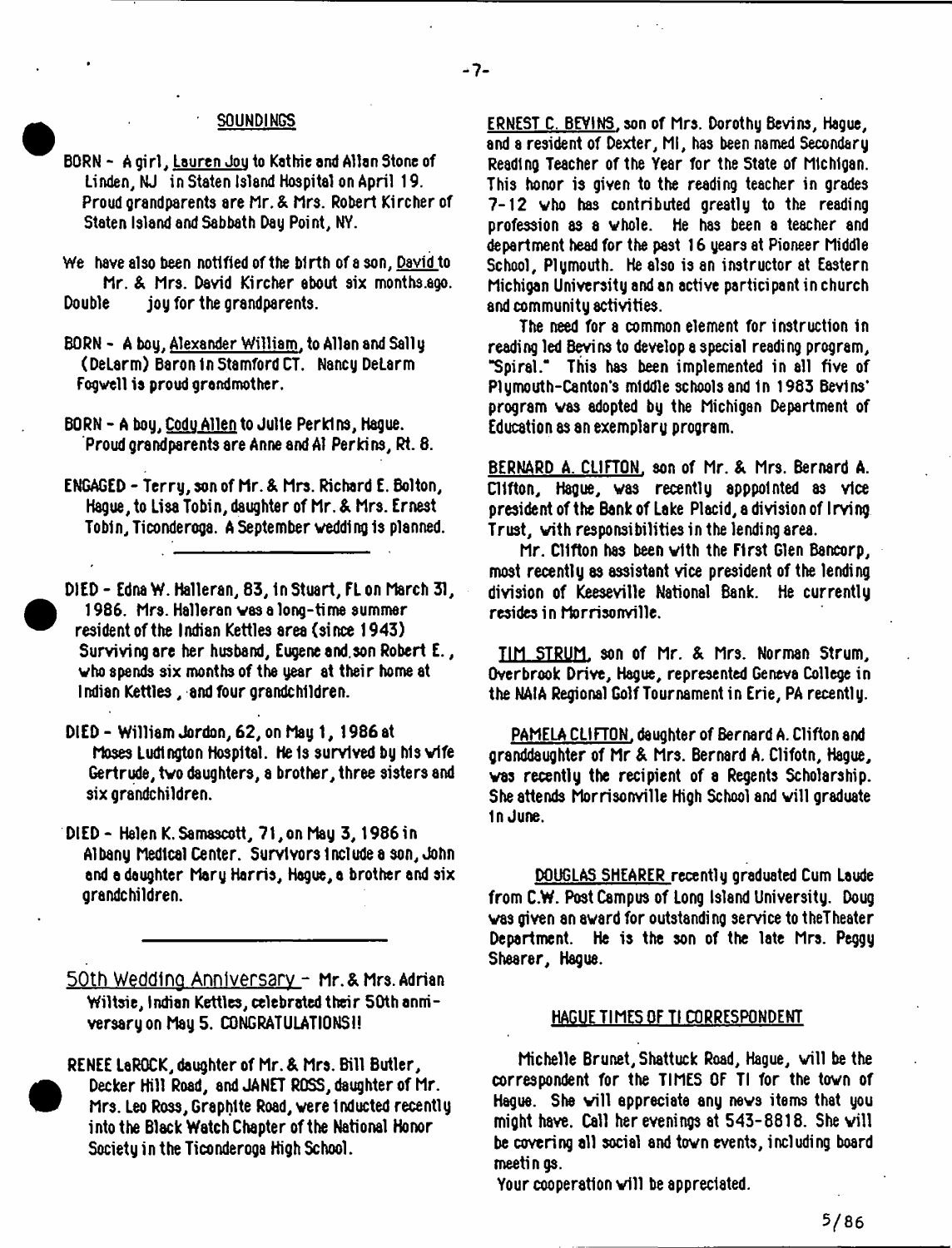|                                                                                                                                                                                                                                                                                                                                                                                                                                                                                                                                                                                                                                                      | <b>BOATERS</b>                                                                                                                                                                                                                                                                                                                                                                                                                                                                                                                                                                                                                               |
|------------------------------------------------------------------------------------------------------------------------------------------------------------------------------------------------------------------------------------------------------------------------------------------------------------------------------------------------------------------------------------------------------------------------------------------------------------------------------------------------------------------------------------------------------------------------------------------------------------------------------------------------------|----------------------------------------------------------------------------------------------------------------------------------------------------------------------------------------------------------------------------------------------------------------------------------------------------------------------------------------------------------------------------------------------------------------------------------------------------------------------------------------------------------------------------------------------------------------------------------------------------------------------------------------------|
|                                                                                                                                                                                                                                                                                                                                                                                                                                                                                                                                                                                                                                                      | MILFOIL ALERT!                                                                                                                                                                                                                                                                                                                                                                                                                                                                                                                                                                                                                               |
| $-1-8$ PM<br>7:30 PM-Public Hearing on Harter<br>Hd 02:<br>propel<br><u>ዿ</u><br>Vote on school budget and Sch. Bd. members<br>$- 366$<br>Hague Historical Society - Baptist Ch. An.<br>7:30 PM<br>Public Hearlng on purchase of Beachside<br>Baard of Education meeting - 7:30 PM<br>ふらの<br>American Legion - 7:30 Legion Home<br>School District Annual Meeting -<br>Senior Citizens bus to Glens Falls<br>$-6:30$ PM<br>Senior Citizen Bus to Glens Fall<br><b>NIBILE DI ALLI BIBILIO LOLLINO</b><br>7 PM See p3<br>Board of Education meeting<br>dead1ne<br>BASS Tour nament<br>Town Board meeting<br><b>HAGUE CHRONICLE</b><br>Planning Board - | PLEASE INSPECT YOUR BOAT BEFORE<br>LAUNCHING AND AFTER PULLING OUT.<br>REMOVE ANY AND ALL WEEDS OR WEED<br>FRAGMENTS FROM PROPELLOR, LOWER<br>UNIT, ANCHOR, AND TRAILER. DISCARD.<br>SAFELY ON DRY LAND AWAY FROM LAKE.                                                                                                                                                                                                                                                                                                                                                                                                                      |
|                                                                                                                                                                                                                                                                                                                                                                                                                                                                                                                                                                                                                                                      | hitch<br>motor/prope                                                                                                                                                                                                                                                                                                                                                                                                                                                                                                                                                                                                                         |
| Subdivision - 7<br>$\mathbf{z}$<br>$-95$<br>$\bullet$<br><b>TU W</b><br>ŋ.                                                                                                                                                                                                                                                                                                                                                                                                                                                                                                                                                                           | BE ESPECIALLY OBSERVANT IF YOU HAVE<br>RECENTLY OPERATED YOUR BOAT IN OTHER<br>INFESTED WATERS, SUCH AS SARATOGA-<br>LAKE, LAKE CHAMPLAIN, HUDSON RIVER,<br>LAKE BOMOSEEN, OR LAKE ST. CATHERINE.                                                                                                                                                                                                                                                                                                                                                                                                                                            |
| Fish and Game Club Covered Dish supper followed<br>representative is in Town<br>:30 AM for consultation.<br>Show - THS Planetarium<br>Zoning Board of Appeals - 7:30 PM<br>MEMRIAL DAY OBSERYED - Difices closed;<br>돈<br>$\bullet$<br>4<br>tion - AM<br><b>Benjew</b><br>Surplus Food distribu<br>Yeterans Administration<br>Board of Assessment<br>Stargezer's<br>ARMED FORCES DAY<br>Hall every Thursday at<br>Schools closed<br>by meeting<br>Summer!<br>28<br>ក្នុងដូ                                                                                                                                                                           | WHILE ON LAKE GEORGE, PLEASE STAY<br>CLEAR OF KNOWN MILFOIL BEDS MARKED BY<br>SPECIAL BUOYS.<br>$\mathbf{Y}$ .<br>Eurasian Milfoil, an<br>aquatic weed that grows<br>and spreads rapidly, is a<br>severe environmental and<br>recreational menace that<br>threatens to choke large<br>areas of Lake George where<br>depth is less than 20'. It.<br>spreads in a lake by seeds by<br>and plant fragments moved<br>by currents, waterfowl,<br>wind, and people. It is carried<br>between lakes primarily by migrating<br>waterfowl, and can be carried by boats.<br>It thrives especially in water where<br>pollutants have been accumulating. |
|                                                                                                                                                                                                                                                                                                                                                                                                                                                                                                                                                                                                                                                      | LAKE GEORGE BOATERS ASSOCIATION<br>RR2 Box 2417 Lake George, NY 12845                                                                                                                                                                                                                                                                                                                                                                                                                                                                                                                                                                        |

 $2.80<sub>^\circ</sub>$ « \*0 ^ % £ £ « E <sup>3</sup>. *.* i- CO in O « -5 — 0-

> > lished<br>iorLed published

 $S$  and  $S$ **garet**<br>Ctible<br>Cox

ri <del>2</del>

X*3*

 $\, \times \,$  o ្ត<br>វី និ

in .1 sat **3 03 A X**

 $\breve{\mathsf{s}}$  s S o

 $\epsilon$  . **Editor** ב<br>5<br>ק *£ 3* itions<br>rec

o " אי<br>מפּא

*in*

**CHRONICLE** 

 $\ddot{\phantom{a}}$ 

<u>in</u>

& ■" £>■**£**

- <u>MY</u>
- -
- 

S  $\Delta$ . s £

ttng - 8<br>to Hilden<br>:30 Legio

£ O.^

**ill** C £ - i

re Depa<br>Shior Ci<br>Derican

 $\frac{21}{2}$ 

- 
- XHED<br>mmer<br>srd of<br>rpl us<br>ch and
- 
- 

**ALL THE NEWS THAT FITS WE P R IN T** $\frac{1}{3}$ FITS THAT THE NEWS  $\frac{1}{2}$ 

PRINT

*\o* CO <u>in</u>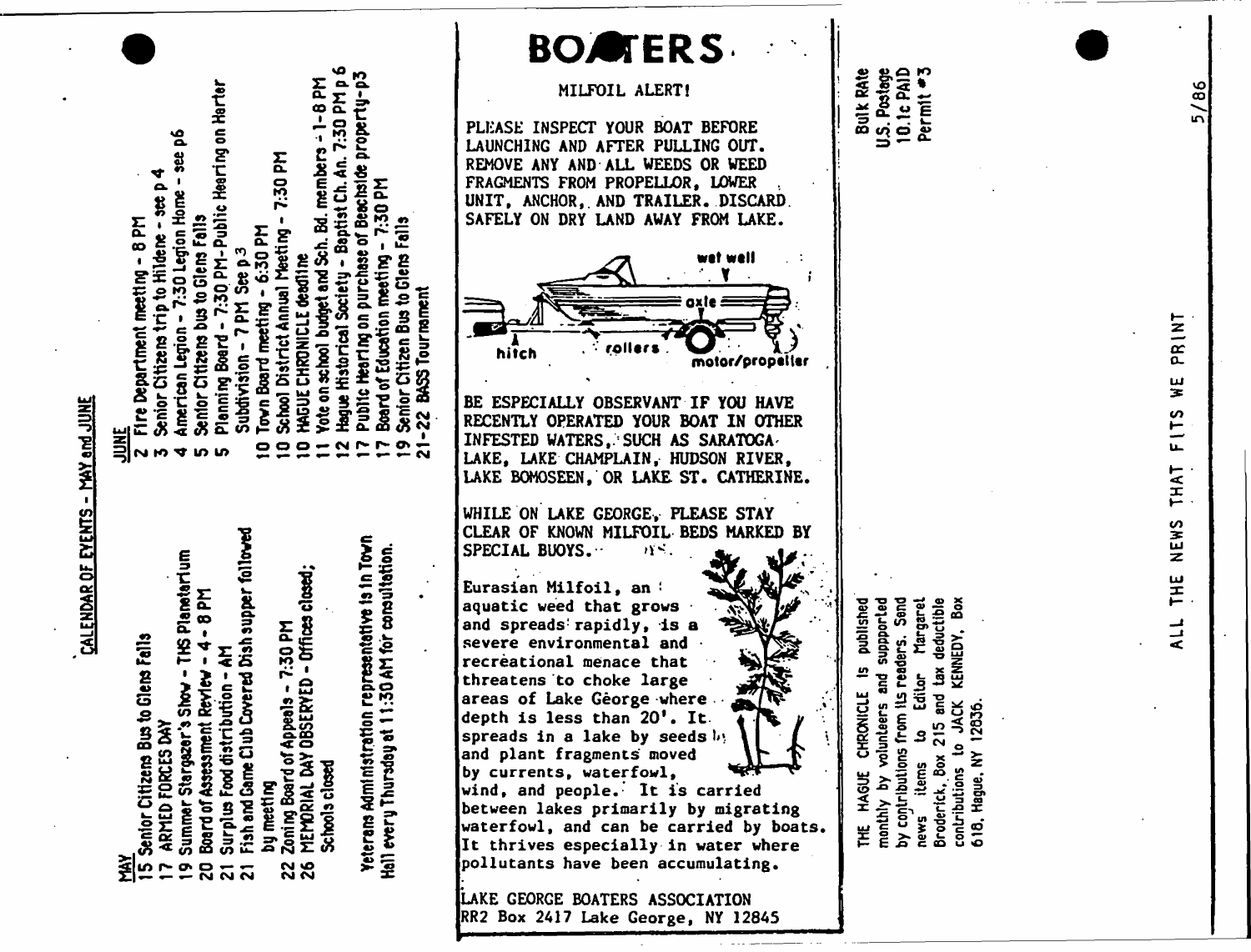

SPECIAL EDITION TO OUR OUT-OF -TOWN READERS May 5, 1986

Dear Readers of the Hague Chronicle and Lovers of Lake George:

Those of us who live in the Lake George area are kept aware, on a daily basis, of the Eurasian Milfoil problem via radio, TV, and newspapers. Many of us have been actively working to solve the MILFOIL problem that is threatening Lake George. We need your help to sustain the pressure that we have been putting on the State agencies to declare this problem an emergency.

The Warren County Board of Supervisors declared MILFOIL an emergency at their April meeting. Senate Majority leader Warren Anderson and Assembly Minority leader Clarence Rappleyea, Jr. have sent a letter to the governor urging him to declare an emergency. This letter was also signed by Senator Ronald B. Stafford and Assemblyman Neil Kelleher. The Hague Planning Board has also written the Governor on this matter.

Based on scientific knowledge available at this time, SONAR, a chemical herbicide, can effectively control the spread of Milfoil oin Lake George if it is applied to the three known areas of infestation (The Sheriff's Dock, Huddle Bay and Dunham's Bay) prior to flowering between May 15 and May 30. As with any treatment of cancer-like problems there is a risk , but without treatment, there is also a risk. With the wide-spread growth of Milfoil it is a known fact that the water will become unfit to drink and recreational use will rapidly deteriorate. The introduction of man-made chemicals always involves some risk , but doing NOTHING, or attempting to HARVEST the weed, involves a greater risk.

If you agree with the information above, olease w rite immediately to Governor Mario Cuomo to expedite the perm it requirements so that the use of SONAR can be approved and used, prior to the flowering of MILIFOIL during the last two weeks of May, and the subsequent spread of this weed to all parts of Lake George. . . . AC

ALBANY, NEW YORK 12248

GOVERNOR MARIO CUOMO<br>EXECUTIVE CHAMBER THE HAGUE CHRONICLE, Box 569, EXECUTIVE CHAMBER THE HAGUE CHRONICLE, Box 569,<br>THE CAPITOL THE CAPITOL Hague, NY 12836

THE HAGUE CHRONICLE is published monthly by volunteers and supported by contributions from its readers. Send news items to Editor Margaret Broderick, Box 2 1 5 and'tax deductible contributions to JACK KENNEDY; Box 618, Hague, NY 12836.